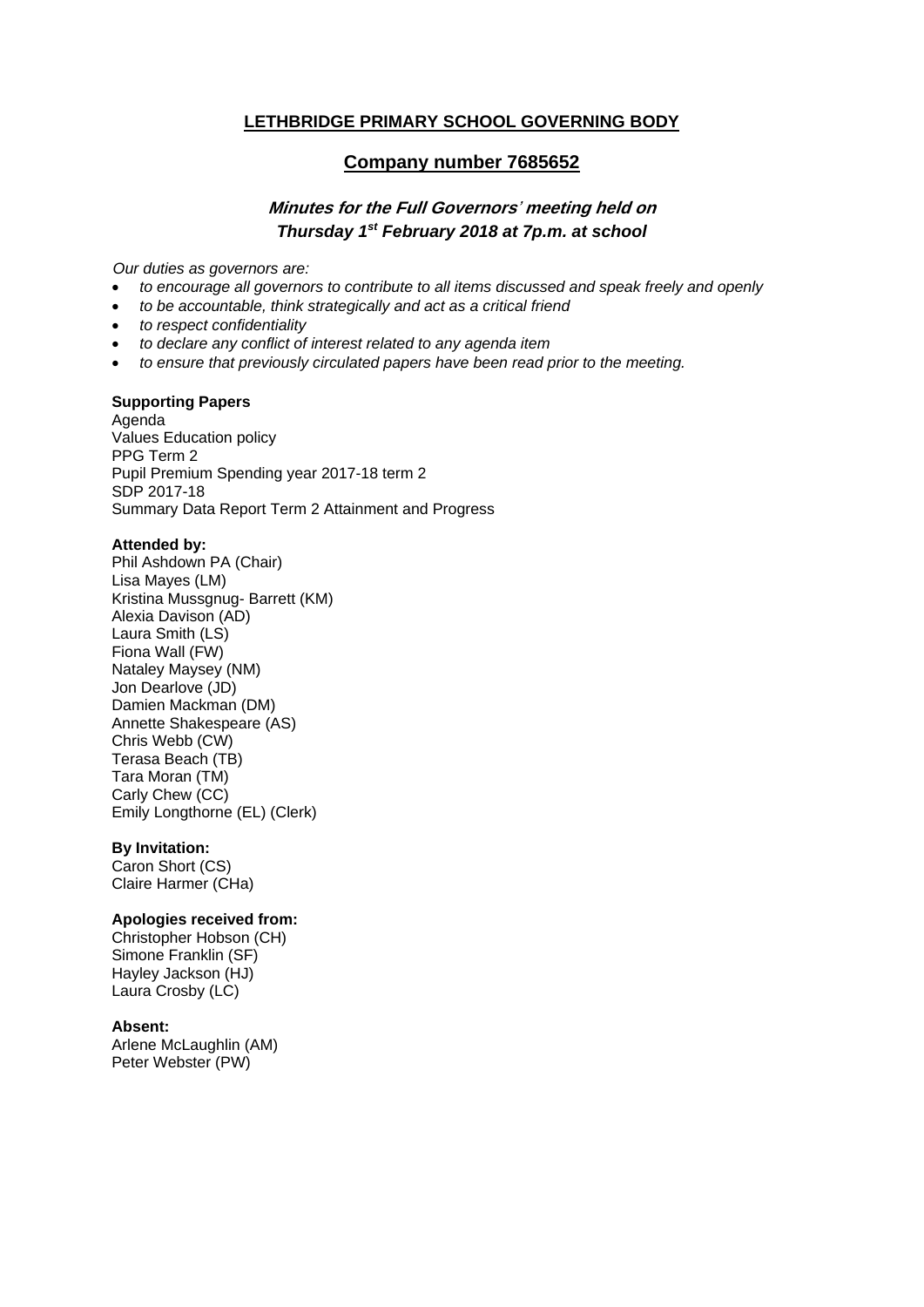### **1) Welcome, apologies and declarations of interest**

PA welcomed everyone to the meeting. He reminded governors that at the last meeting KM's term of office had finished and therefore a nomination form for parent governor applications was sent out. The only nomination received was from KM so she is consquently re-elected as a parent governor.

## **2) Notification of items for AOB**

There were no items for AOB.

### **3) Minutes of Previous Meeting held 29.11.17**

The minutes were accepted and signed as a correct record of the meeting.

## **4) Matters Arising**

EL had circulated the statutory policy review list.

All had been reminded to read the school prospectus, no comments were made. The questions from the SIP have not yet been circulated due to PA having a hard copy. EL said she would be happy to photocopy them for everyone if that would be easier. **ACTION PA/CLERK.**

EL had circulated Keeping Children Safe in Education.

CS had not yet circulated the safeguarding quiz, she has just received one that she will circulate. EL had sent CHa a list of all governors' email addresses for Hays online training. CHa explained that there is lots of material to read and questions to answer which will give you a percentage mark. CHa said you can re-do it until you get 100%, any score above 90% is acceptable. LS had completed it and fed back that there was a lot to read so she completed it over a few days. CHa recommended doing this. The email from Hays had gone into some governors' 'Other' folder so they had not previously seen it. **ACTION ALL COMPLETE TRAINING.**

LM reminded governors that CM needs their DBS applications completed as soon as possible. FW said she needed to bring in her passport, could she just go to the school office? PA replied yes, and added that CM needs them quite urgently. **ACTION NEW GOVERNORS.**

The key facts document from Bishop Fleming had not yet been circulated as it is a hard-copy. **ACTION PA/CLERK.** 

#### LM amended the wording of the PP at the meeting.

EL had sent link governors and subject coordinators each other's email addresses to arrange link visits.

#### **5) Head Teacher's data report**

LM had circulated her report prior to the meeting. LM explained that the presentation was different to previous, which was very attainment focused, as it now shows progress based on the end of their previous key stage. LM said that top line attainment is very good, so their focus is on progress. LM said that year 1 maths levels for above average looks low, but this is due to the amount of the curriculum aspects they have covered so far and it will rise as the year goes on. LM mentioned that year 4 are showing a gap between prior attainment and where they are now. LM said this could be due to new children in year 4. KM commented that they have fallen behind quite a lot, and asked if they use their prior attainment from their last school. TM replied that they had quite a lot of children with no prior attainment records as they have come from another country. LM said year 4 need to make accelerated progress and they will monitor this. LM fed back that year 3 had not shown a dip between end of KS1 and beginning KS2, which is common. KM commented that the year 6 children with SEN had fallen behind, from 46% above average to 9%, and asked if there was an explanation for this. LM said she would need to have their individual information to comment on the reasons why, but some of them may be different children new to the school. PA said it must be difficult with increasing mobility, as previously there had not been much.. LM agreed and said that recently there have been lots of children with parents who work at Nationwide for 6 months/1 year, then return. PA enquired about the difference between boys and girtls attainment, are girls still generally attaining higher. LM said they were, apart from in above average maths, and this is refelcted on the SDP. PA asked LM to explain the symbols. LM said that E is Emerging, D is Developing and S is secure, this reflects how many objectives they have learnt so far. LM said the # is their ability to use the objectives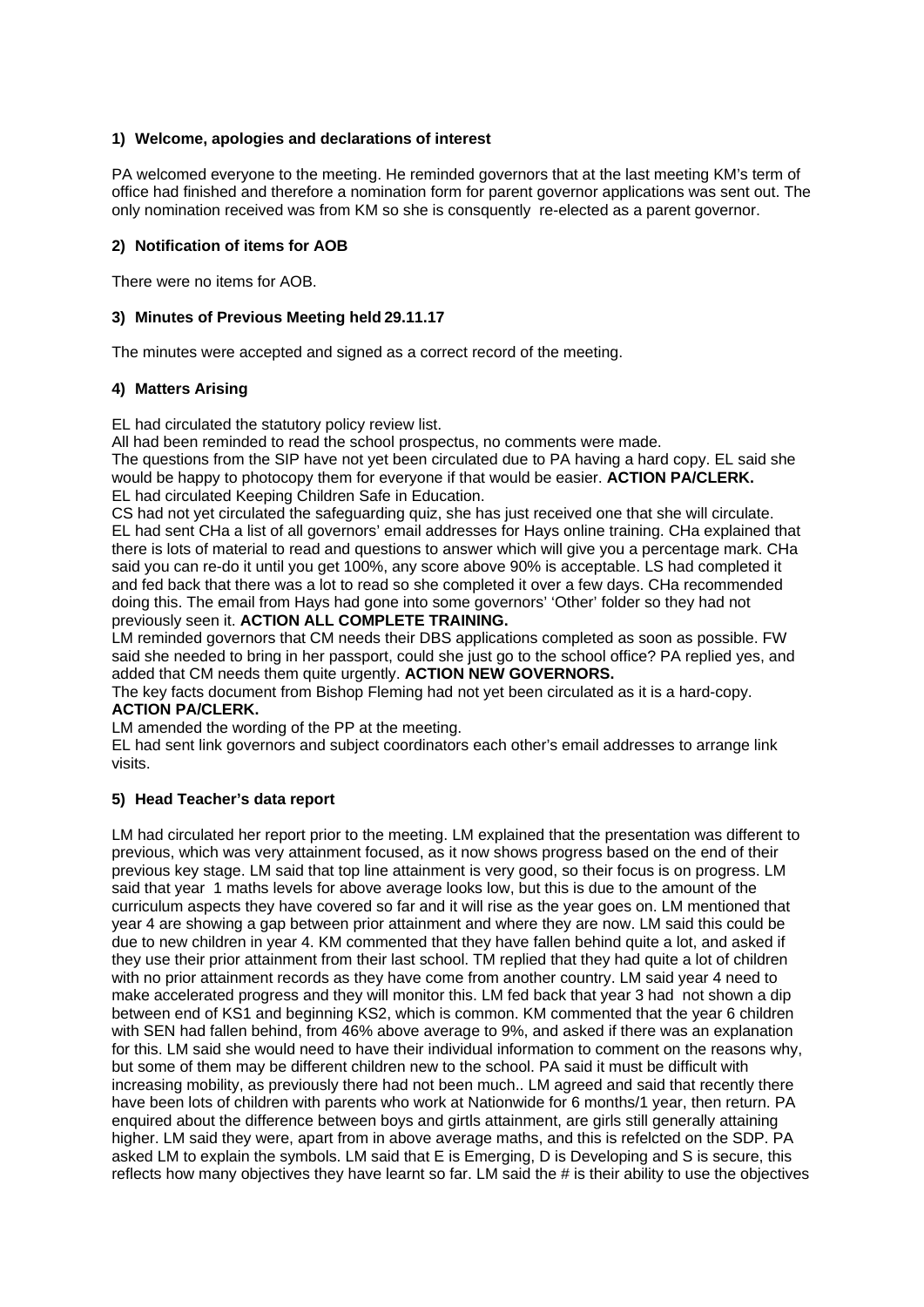in other areas of their learning independently. PA asked if anyone would be interested on going on a Data Monitoring course. LM added that their data package includes termly updates which are useful and well attended, if anyone is interested. PA asked if there were any typical interventions in place. CS said that the core interventions are 'nippy numbers,' 'acceleread/ accelewrite' and precision teaching. LM said that the interventions they used are trialled by the Sutton Trust so they know they work well. LM added that as well as booster groups, teachers may revist aspects that children found difficult as part of their classroom teaching. PA thanked LM for her report.

### **6) SDP Progress review**

LM circulated the SDP prior to the meeting, which has been updated to include what they have done so far. LM said that she wants to get governors more involved in the SDP, by inviting them to come into school to work on it with teachers, so that ownership is shared. LM said maths booklets were coming up if anyone wanted to assist with these. TM added that she was meeting NM, as part of her STEM role. AS said she would be interested in helping. TM asked EL to send her AS' email. **ACTION CLERK.** LM said that there are lots of things coming up that they would like to get governors involved in. LM said that they have been working on the Teaching and Learning policy, they have made a list of what they want in every lesson and next they will build on it by discussing what those things will look like. LM said she will invite governors to this staff meeting. PA asked her to please post it on Governorhub. NM asked how often staff meetings occur. LM said they are weekly, but she will let them know which one she would like them to attend. LM added that this will improve governors' involvement, rather than taking all information from her. PA added that this would also support their link governor roles, however even if it is not your link role it would still be valuable to get involved as it will improve monitoring. PA said that the objectives are all still relevant and being worked on. PA reminded governors that it is important to write up their link visit report on a timely basis. EL reminded governors that there is a template and past reports in the Link Governor folder on Governorhub. JD asked if he should send it to EL once completed. LM said to first send it to the member of staff you met with so they can check it. PA added that it is good practice to send a draft to the teacher and they can complete their comments section, then it can be added to Governorhub. LM asked if anyone had made contact with their subject leader. AS, NM, FW and JD said that they had all made contact or already met with them. TB had also completed her link vist. PA reminded governors to contact himself, LM or EL if they need any help rather than wait until the next meeting to ask. PA asked how the boys writing sessions were going. CHa replied that they had their second workship with Andy Cope writing narratives and it went well. KM enquired about how they got responses for Pupil Voice on Computing, Safeguarding and SEND. CS replied that they get a sample for each class, including members of each 'group.' CS added that Katie Westcott actually asked every child in school for the Computing survey. KM asked for the questions and a summary of the answers. **ACTION CS, CHa, LM**. TB mentioned that she did witness the children being asked about computing. FW, NM and AD said they had received questionnaires to complete with their child. PA asked how the parent workshops were going. CHa replied that they were fairly well attended, some parents may have attended them with a previous child so as the currciculum because less new attendance may drop. LM added that Beverley Leaver wants to set up Phonics workshops in which parents work with their child. PA asked if there had been any issues regarding the new uniform policy. LM said that the main issue is footwear, she will send a reminder to parents that from September grey will no longer be allowed, however so far most children have been wearing black as clothes are being replaced. CS commented that the school looks much smarter.

## **7) Pupil Premium update**

LM had circulated the pupil premium funding and spending for this year. LM had added how many children benefit from each spend, as requested by KM previously. LM said that she had an interesting talk with other head teachers about spending PPG funding on CPD. LM said that previously they had not thought about it, and had spent funding on resources, trips etc. LM said it might be helpful for the future to spend some money on training e.g. for emotional support. KM agreed that it would be useful as it would still benefit the children. LM added that they use Sutton Trust's evidence when choosing what to buy. PA queried the numbers; he noted that the amount of children changed from 17 to 18 to 20. LM replied that there are actually currently 25 children receiving pupil premium, however there are discrepancies because of the way the funding is allocated, such as we have funding for previous year 6s but not the new starters, until the next census. KM asked if those eligible had been signed up for pupil premium in reception, as governors had previously discussed free school meals possibly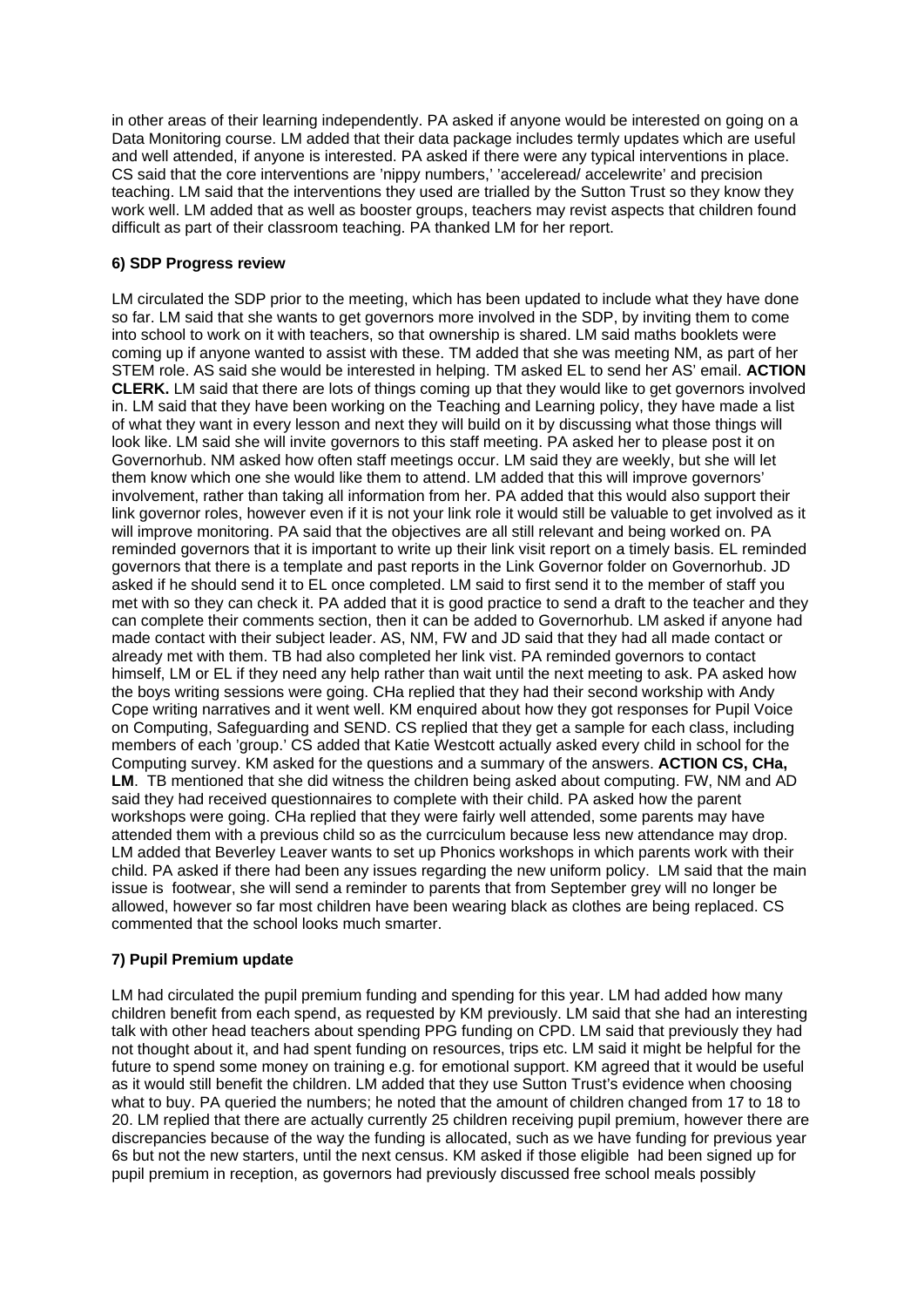stopping parents applying. LM replied that there were no children in EYFS with pupil premium funding, however she cannot say it is because of free school meals, it could be to do with the application process. KM asked if they had any year 3 children being added to the register, as the school meals are no longer free that could give an indication. LM replied no, but they had a couple of siblings where only one was on the register, which they are looking into. FW enquired if they have to reapply each year. LM answered that once you have received it, you are funded from then on, even if it was only for a month. CS added that it is a sensitive subject and you just have to hope that parents come forward. TM said that it is mentioned in letters for school trips which could be an incentive to apply. LM stated that with regards to paying for trips, they will still help those who are hard-pressed but not in receipt of pupil premium, as long as they can give evidence. NM asked if that is at LM's discretion. LM replied yes, that they know their families and they want the children to be able to go on trips so are happy to support them.

## **8) Safeguarding update**

CS informed governors that the safeguarding audit had taken place by an external auditor and all statutory standards had been met and she was very pleased with the work being done. CS said she will circulate the audit report and the action plan to achieve best practice. **ACTION CS**. PA added that the external auditor was very thorough and vigorous with her analysis, and reminded governors that safeguarding is a considered daily.. CS said that she had sent out a voluntary survey which had 58 replies and the auditor was impressed with the response. CS thanked any governors who had completed it.

## **9) Health and Safety report**

CW informed governors that the audits for Fire and Health and Safety have both been booked, to take place in March. LM asked when they would have the audit reports back. CW said they should have both back by the end of March, which will go to F&S. PA asked who the auditors were employed by. CW replied Borough Council. CW said that otherwise the only thing to mention was that a fire evacuation procedure had taken place after school, a few minutes after the bell for home-time had gone. CW informed governors that an alarm panel had been accidentally knocked whilst going down the stairs and a cover has now been put on it. CW added that they had never done a drill at this time before and they have since been working on a procedure. KM said that it must be difficult as KS2 teachers don't know who has left. LM replied that they now have fire marshals to check the toilets and corridors. CW said that the fire marshals have been appointed for drills at difficult times, as they are unnecessary whilst the children are in class as teachers know where they are. CHa reported that there had been issues with the archway doors being closed, separating parents at the front of the school from their children lined up on the KS2 playground. CHa said she will send a letter to parents reminding them that they can access the KS2 playground via the alley to Quarry Road, and that once they have collected their child they should leave the premises. CS added that the children were very well behaved when lining up.

#### **10) Update from Finance and Staffing**

DM reported that the F&S committee had met last week and that the key points from the meeting were that; in CM's finance report, the rollover was higher than expected but negated by increased staff costs so the rollover is back at what was expected. DM said LM reported that a TA had left at Christmas and had been replaced by a TA on a fixed-term contract, there had also been an issue with Catering Staff who needed time off for compassionate reasons. LM informed governors that lunchtimes will be back to normal next week. DM informed everyone that CW had submitted the bid for the heating and that the toilets refurbishment was going well, apart from a small issue with a toilet door being delayed. DM said Friends had found a grant to help fund the library and planning application had been submitted for the removal of the pillars. LM said that once the application is up she will remind parents to make comments. CW reminded governors that the council want the school to pay for the removal of the pillars and rebuild them using the original bricks, which will involve cleaning them, making it a cost of about 1k per pillar. PA thanked DM and noted that the minutes will be circulated shortly.

#### **11) Policies**